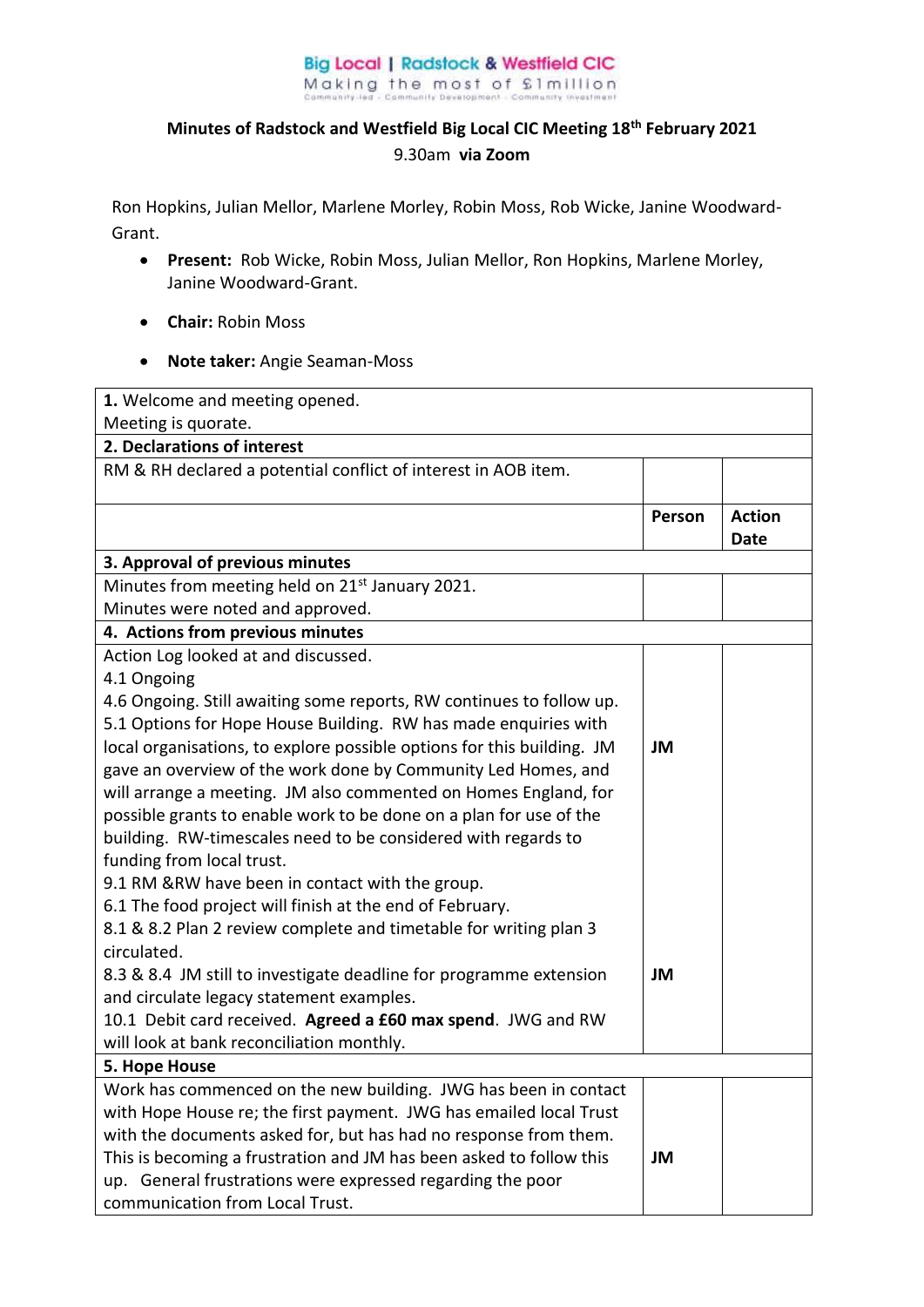## **Big Local | Radstock & Westfield CIC**

Making the most of £1million

| 6. COVID response                                                          |           |  |
|----------------------------------------------------------------------------|-----------|--|
| Hot meal project - will finish at the end of February. RW will work to     |           |  |
| ensure people are aware of other providers in the community.               |           |  |
| JWG asked how we create the links between current providers and            |           |  |
| those in need?                                                             |           |  |
|                                                                            |           |  |
| 7. Projects                                                                |           |  |
| <b>Small fund:</b>                                                         |           |  |
| Contact has been made with Tyning Together.                                |           |  |
| Writhlington Action/History group, there has been no application or        |           |  |
| response received at this time.                                            |           |  |
| RW-has had discussions with Jon Durrant regarding ideas he has             |           |  |
| about supporting cooking/providing meals. Jon was interested in            |           |  |
| possibly using the Swallows café building. JWG highlighted that            |           |  |
| Swallow only lease the café from the church for part of the week. RW       |           |  |
| to let Jon know JWG can provide contact information of church.             | <b>RW</b> |  |
| RH- COVID has highlighted a need in the community that was already         |           |  |
| there ie, elderly single people not managing to eat properly, low level    |           |  |
| income groups and socially isolated groups etc.                            |           |  |
| RW will continue discussions and investigations.                           |           |  |
| 8. Plan 3                                                                  |           |  |
| RW reported on the draft legacy statement.                                 |           |  |
| Main areas to consider are:                                                |           |  |
| What will remain in our area after the Big Local funds have                |           |  |
| been spent?                                                                |           |  |
| What are the main things, if any, that we want to do by then               |           |  |
| so that these changes are long lasting?                                    |           |  |
| What do we think this will mean for our area's future?                     |           |  |
| We will have a broad range of legacies that will continue well beyond      |           |  |
| the Big Local programme:                                                   |           |  |
| The following are already in place, and are dependent on Plan 3            |           |  |
| actions.                                                                   |           |  |
| Physical structures - Wellbeing room in Healthy Living Centre<br>$\bullet$ |           |  |
| for 20+ years; Outdoor gym and running track in Westfield;                 |           |  |
| tiered seating in Victoria Hall; community orchard in Radstock.            |           |  |
| Ongoing activities - Wellbeing sessions in wellbeing room for              |           |  |
| 20+ years; youth empowerment (Learn 2 Lead)                                |           |  |
| Method of mobilising and sustaining social action - annual                 |           |  |
| Dragons' Den (dependent on income generation project)                      |           |  |
| Means of sustainability - Community Interest Company;                      |           |  |
| Physical community building or renewable energy or other                   |           |  |
| opportunity.                                                               |           |  |
| Skills - A community and residents who have developed their                |           |  |
| skills.                                                                    |           |  |
|                                                                            |           |  |
| Ultimately our legacy will contribute to the four Big Local outcomes:      |           |  |
| As residents of Radstock and Westfield we will be able to continue         |           |  |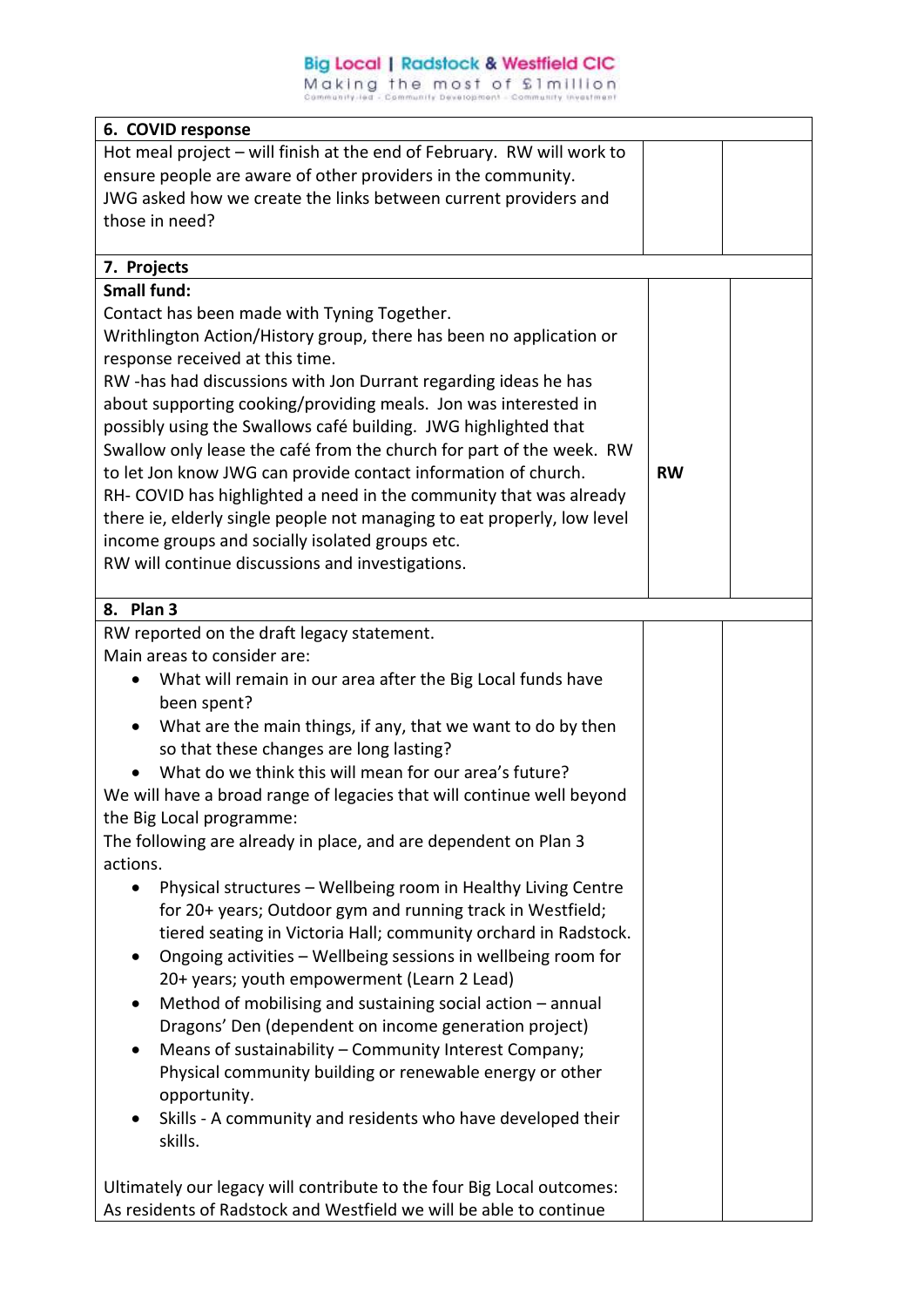| RM to attend chairs meeting later today(18 <sup>th</sup> Feb) and will bring this<br>point up.                                                                                                                                                                                                                                                                                                                                                                                                                                                                                       |    |               |
|--------------------------------------------------------------------------------------------------------------------------------------------------------------------------------------------------------------------------------------------------------------------------------------------------------------------------------------------------------------------------------------------------------------------------------------------------------------------------------------------------------------------------------------------------------------------------------------|----|---------------|
| RM – happy with finance report, but not happy or confident with<br>Local Trust.                                                                                                                                                                                                                                                                                                                                                                                                                                                                                                      |    |               |
| JWG- reported on the financial situation.<br>Local Trust still need to release the core funding. Despite<br>communications from JWG, Local Trust have not responded.<br>Paperwork was submitted in November 2020, adjustments that were<br>requested were made in December 2020, but there has still been no<br>response or feedback from Local Trust. JWG reported that this<br>continued lack of response and release of core funding, will impact on<br>finances in the coming months.<br>JM to follow this up.                                                                   | JM | <b>URGENT</b> |
| 9. Finances                                                                                                                                                                                                                                                                                                                                                                                                                                                                                                                                                                          |    |               |
| The Legacy statement now needs to go to the partnership and be<br>completed before the end of Nov 2021.<br>JM - The legacy statement can be part of the plan and submitted<br>together.<br>RW & RM strongly feel we should stick to the current deadlines and<br>not extend if possible.                                                                                                                                                                                                                                                                                             |    |               |
| Next steps: A timeline of next steps discussed. The legacy statement<br>will be discussed with the Partnership in March for approval. In the<br>meantime, RW will complete a desktop study of stats and<br>consultations, then we will develop themes and actions to be<br>proposed for Plan 3.<br>RW highlighted that a full discussion is needed.<br>JM highlighted that work in the future in plan 3 is also needed in the<br>legacy statement.<br>RM - include COVID response, that shows we are responsive.<br>RH-this showed our community response to an emergency situation. |    |               |
| JM-It would be useful to have a real costing for Dragon's Den, to<br>ensure it continues into the future.<br>RM requested RW keep a log of time spent, volunteers needed, rental<br>of venue, food etc for the next Dragon's Den event to enable a full<br>costing of the event.                                                                                                                                                                                                                                                                                                     |    |               |
| Thanks given to RW for his report.                                                                                                                                                                                                                                                                                                                                                                                                                                                                                                                                                   |    |               |
| identifying our own local needs, we will have the skills and confidence<br>to prioritise our needs and take action to address them, and we will<br>feel that our community is continually improving, making a difference<br>and is a great place to live.                                                                                                                                                                                                                                                                                                                            |    |               |